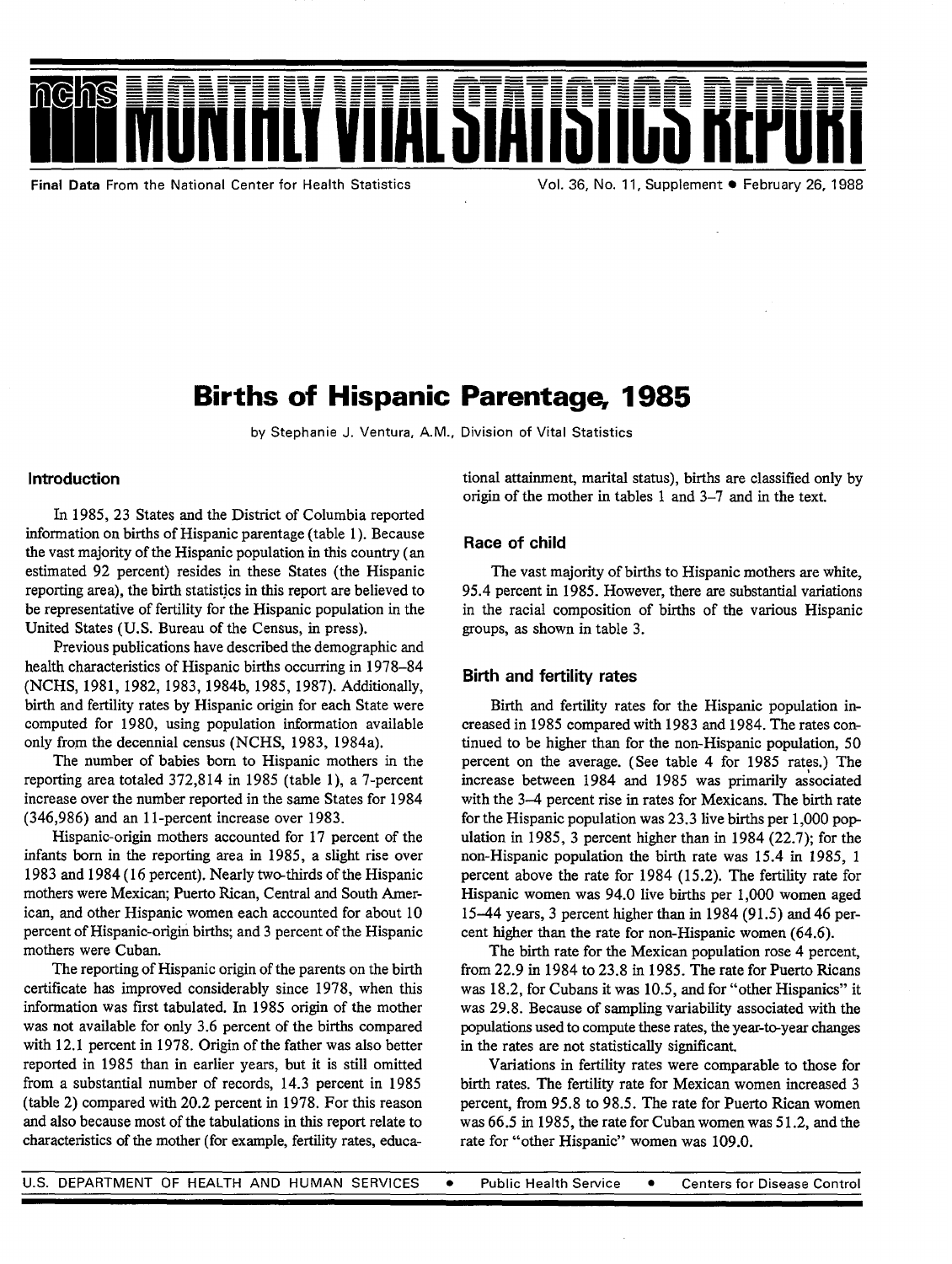#### **2** *Monthly Vital Statistics Report*

The birth and fertility rates presented in this report were computed for the total of 11 States for which the necessary population data by Hispanic origin were available from the U.S. Bureau of the Census. The 11 States were Arizona, California, Colorado, Florida, Illinois, Indiana, New Jersey, New Mexico, New York, Ohio, and Texas. The population data needed to compute these rates for the non-Hispanic pop ulation by race were not available. In 1985, 98 percent of the births in the Hispanic reporting area were to residents of these 11 States.

#### **Age of mother and live-birth order**

Teenage childbearing is relatively common among Hispanic women, particularly Mexican and Puerto Rican women. In 1985, 17 percent of births to Mexican mothers and 21 percent of births to Puerto Rican mothers were to women under 20 years of age, similar to the level of teenage births for black non-Hispanic women (23 percent) but substantially higher than for Cuban (7 percent) and white non-Hispanic women (10 percent) (table 5).

Nearly 1 in every 5 births to Mexican mothers was a fourth or higher order birth ( 18.4 percent) in 1985, the highest proportion observed among any Hispanic or non-Hispanic group (table 6). The proportion of fourth and higher order births varied widely among other groups, from 5.5 and 7.5 percent for births to Cuban and. white non-Hispanic women to 11.0–14. 1 percent for births to other specific Hispanic and black non-Hispanic women.

#### **Births to unmarried mothers**

Unmarried mothers accounted for 3 in 10 births to Hispanic women in 1985 (table 6), but the proportions for individual origin groups differed considerably, ranging from 16 percent of Cuban-origin births to 51 percent of Puerto Rican-origin births. The comparable proportions for non-Hispanic births were 12 percent for white and 61 percent for black births. These proportions have risen steadily for both Hispanic and non-Hispanic women in recent years.

As would be expected, nonmarital childbearing is much more frequent among teenage mothers than among mothers aged 20 years and older, regardless of origin group (table 7). Among Hispanic teenagers, the proportions of nonmarital births ranged from 37 percent for Cuban to 74 percent for Puerto Rican women; among non-Hispanic teens, 43 percent of white births and 90 percent of black births were to unmarried women.

The proportions of nonmarital births were considerably lower for all origin groups for ages 20 years and older. They ranged from 15 to 45 percent among Hispanic women compared with 9 percent for white non-Hispanic and 52 percent for black non-Hispanic women.

#### **Educational attainment of mother**

The available data indicate that the educational attainment of Hispanic mothers has risen considerably in recent years, although it is still substantially below that of non-Hispanic mothers (table 6). Because educational attaimnent is not reported on the birth certificates in California and Texas, data are available for only 35 percent of all Hispanic births and only 15 percent of Mexican births in 1985. Overall, 56 percent of Hispanic-origin mothers giving birth in 1985 had completed high school compared with 84 percent of white non-Hispanic mothers and 67 percent of black non-Hispanic mothers. The proportions for specific Hispanic groups ranged from 41 percent for Mexican mothers to 79 percent for Cuban mothers. The largest gain in educational attainment was measured for Puerto Rican mothers, among whom 53 percent of those giving birth in 1985 had completed high school compared with 45 percent in 1980.

#### **Country of birth**

Among Hispanic women giving birth in 1985, 45 percent were born in the United States and 55 percent in Puerto Rico or countries outside the United States (table 6). There continue to be wide variations in the proportions of U.S.-born mothers among the various origin groups, from 47 and 51 percent for Mexican and Puerto Rican women to 3 percent for Central and South American women. These proportions are somewhat higher for teenage mothers than for older mothers (table 7).

On the average, U.S.-born Hispanic mothers are about twice as likely to be teenaged as are foreign- or Puerto Ricanbom Hispanic mothers (data are not shown in this report). U.S.-born Hispanic women are somewhat more likely to have completed high school than their foreign- or Puerto Rican-born counterparts, a pattern that has been observed for several years (NCHS, 1987; Ventura and Taffel, 1985).

#### **Prenatal care**

Data on prenatal care and selected measures of the health of newborn infants show that although Hispanic mothers (except Cubans) begin prenatal care later than white non-Hispanic mothers, the levels of low birth weight and low Apgar scores are comparable (table 6). Overall, 61 percent of Hispanic mothers and black non-Hispanic mothers began prenatal care in the first trimester of pregnancy in 1985 compared with 82 percent of white non-Hispanic mothers. The proportions for specific origin groups ranged from 58 percent for Puerto Rican women to 83 percent for Cuban women. Of all Hispanic mothers, 12 percent received delayed prenatal care (beginning in the third trimester of pregnancy) or no care (a range of 4 to 16 percent). Regardless of origin, teenage mothers are less likely to begin prenatal care early and more likely to receive delayed or no care than are older mothers (table 7). Levels of delayed or no care were highest for Puerto Rican teenage mothers (2 1 percent) and were substantial for other Hispanic-origin groups (except Cubans) as well ( 16-19 percent).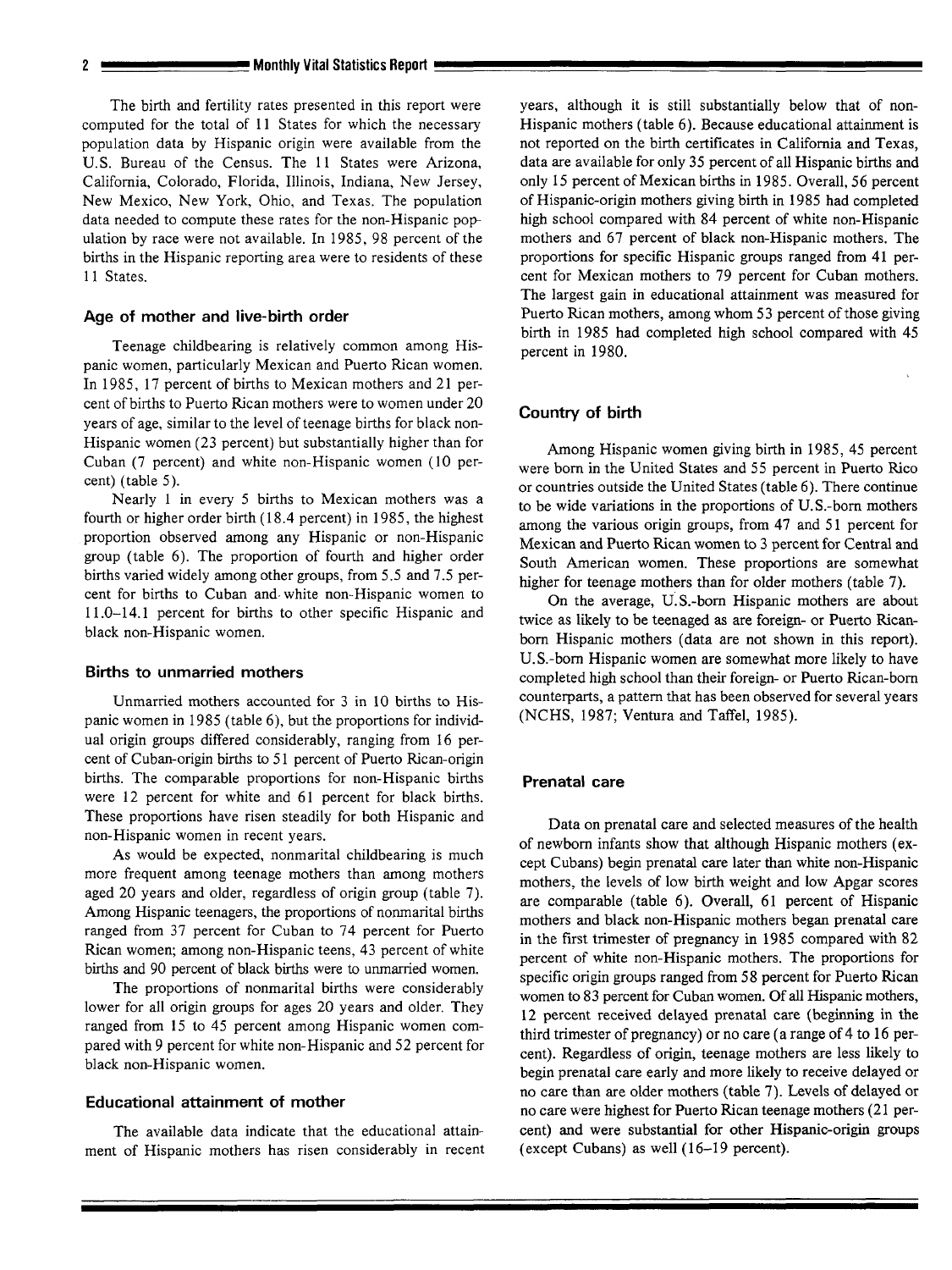### **Birth weight, Apgar scores, and preterm birth**

In spite of their relatively less favorable status with respect to receipt of prenatal care, births to Hispanic women have levels of low birth weight and low Apgar scores that are comparable to those of babies born to white non-Hispanic mothers, as indicated above. In 1985, 6.2 percent of Hispanic babies weighed less than 2,500 grams at birth (5 pounds 8 ounces) compared with 5.6 percent of white non-Hispanic infants and 12.4 percent of black non-Hispanic infants (table  $6$ ). The proportions for specific Hispanic groups ranged from 5.7 percent for Central and South American babies to 8.7 percent for Puerto Rican babies. The proportions of infants with l-minute Apgar scores less than 7 averaged 8.3 percent for Hispanic babies compared with 8.9 percent of white non-Hispanic and 11.9 percent of black non-Hispanic infants. Low 5-minute Apgar scores were reported for 1.6 percent of Hispanic babies compared with 1.5 percent of white non-Hispanic and 3.1 percent of black non-Hispanic babies.

Preterm birth (less than 37 weeks of gestation) was reported for 11 percent of all Hispanic infants compared with 8 percent of white non-Hispanic and 17 percent of black non-Hispanic infants. The proportions of preterrn births among Hispanic babies ranged from 9 percent (Cuban) to 13 percent (Puerto Rican).

In an effort to clarify the relationships between Hispanic origin and levels of low birth weight, the birth weight data were further classified by the age of the mother (table 7) and by the month of pregnancy in which prenatal care began and the educational attainment of the mother (data are not shown in this report). Levels of low birth weight were lower for infants whose mothers were aged 20 years and older, who began prenatal care early, and who were high school graduates. But even for babies born to teenagers, to women with delayed or no prenatal care, or to women who did not complete high school, the proportions of low-weight infants were still relatively favorable for Hispanic-origin, especially Mexican, babies. It is difficult to account for this pattern, one that has been observed for several years. One factor may be the much lower incidence of smoking among Hispanic than among non-Hispanic women. Unpublished data from the 1980 National Natality Survey conducted by the National Center for Health Statistics (NCHS) show that only 10 percent of Mexican women, compared with 27 percent of white non-Hispanic women, smoked during pregnancy. Information from the 1985 National Health Interview Survey, also conducted by NCHS, confirms a significantly lower rate of smoking among Hispanic women (NCHS, in press).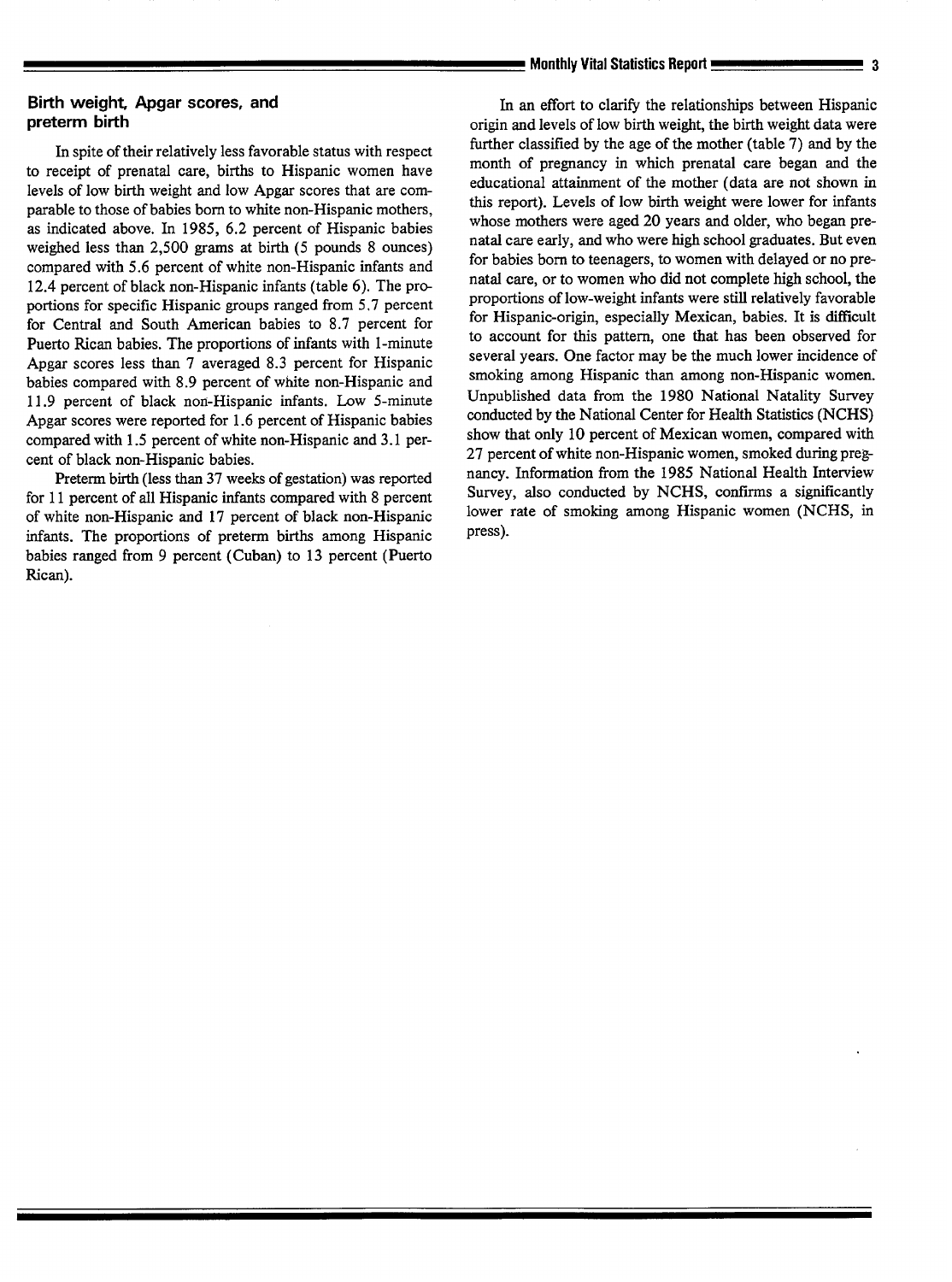## **References**

National Center for Health Statistics, S. J. Ventura and R. L. Heuser. 1981. Births of Hispanic parentage, 1978. Monthly Vital Statistics *Report.* Vol. 29, No. 12 Supp. DHHS Pub. No. (PHS) 81-1120. Public Health Service. Hyattsville, Md.

National Center for Health Statistics, S. J. Ventura. 1982. Births of Hispanic parentage, 1979. Monthly *Vital Stafisfics Reporf.* Vol. *31, No. 2* Supp. DHHS Pub. No. (PHS) 82–1 120. Public Health Service. Hyattsville, Md.

National Center for Health Statistics, S. J. Ventura. 1983. Births of Hispanic parentage, 1980. Monthly *Viral Sfatisfics Report.* Vol. *32, No. 6* Supp. DHHS Pub. No. (PHS) 83–1 120. Public Health Service. Hyattsville, Md.

National Center for Health Statistics, S. Taffel. 1984a. Birth and fertility rates for States, United States, 1980. *Vital and Health Statistics.* Series 21, No. 42. DHHS Pub. No. (PHS) 84-1920. Public Health Service. Washington: U.S. Government Printing Office.

National Center for Health Statistics, S. J. Ventura. 1984b. Births of Hispanic parentage, 1981. *Mortfhly Vital Statistics Report,* Vol. 33, No. 8 Supp. DHHS Pub. No. (PHS) 85–1 120. Public Health Service. Hyattsville, Md.

National Center for Health Statistics, S. J. Ventura. 1985. Births of Hispanic parentage, 1982. *Monthly Vital Statistics Report.* Vol. 34,

No. 4 Supp. DHHS Pub. No. (PHS) 85–1 120. Public Health Service. Hyattsville, Md.

National Center for Health Statistics, S. J. Ventura. 1987. Births of Hispanic parentage, 1983 and 1984. Monthly*Vita/ Statistics Report.*  Vol. 36, No. 4 Supp (2). DHHS Pub. No. (PHS) 87-1120. Public Health Service. Hyattsville, Md.

National Center for Health Statistics, C. Schoenbom, In press. Health promotion and disease prevention: United States, 1985. *Vital and Health Sfafisfics.* Series 10, No. 163. DHHS Pub. No. (PHS) 88- 1591. Public Health Service. Washington: U.S. Government Printing Office.

U.S. Bureau of the Census. 1987. The Hispanic population in the United States: March 1986 and 1987 (Advance Report). *Current*  Population Reports. Series P-20, No. 416. Washington: U.S. Government Printing Office.

U.S. Bureau of the Census. In press, Unpublished data consistent with data shown in Persons of Spanish origin in the United States, March 1985. *Current Population Reports*. Series P-20. Washington: U.S. Government Printing Office.

Ventura, S. J. and S. M. Taffel. 1985. Childbearing characteristics of U. S.- and foreign-born Hispanic mothers. *Public Health Rep, 100(8): 647-52.* 

#### **Symbols**

- --- Data not available
- . **Category not applicable**
- **Quantity zero**
- **0.0 Quantity more than zero but less than 0.05**
- z **Quantity more than zero but less than 500 where numbers are rounded to thousands**
- Figure does not meet standard of **reliability or precision**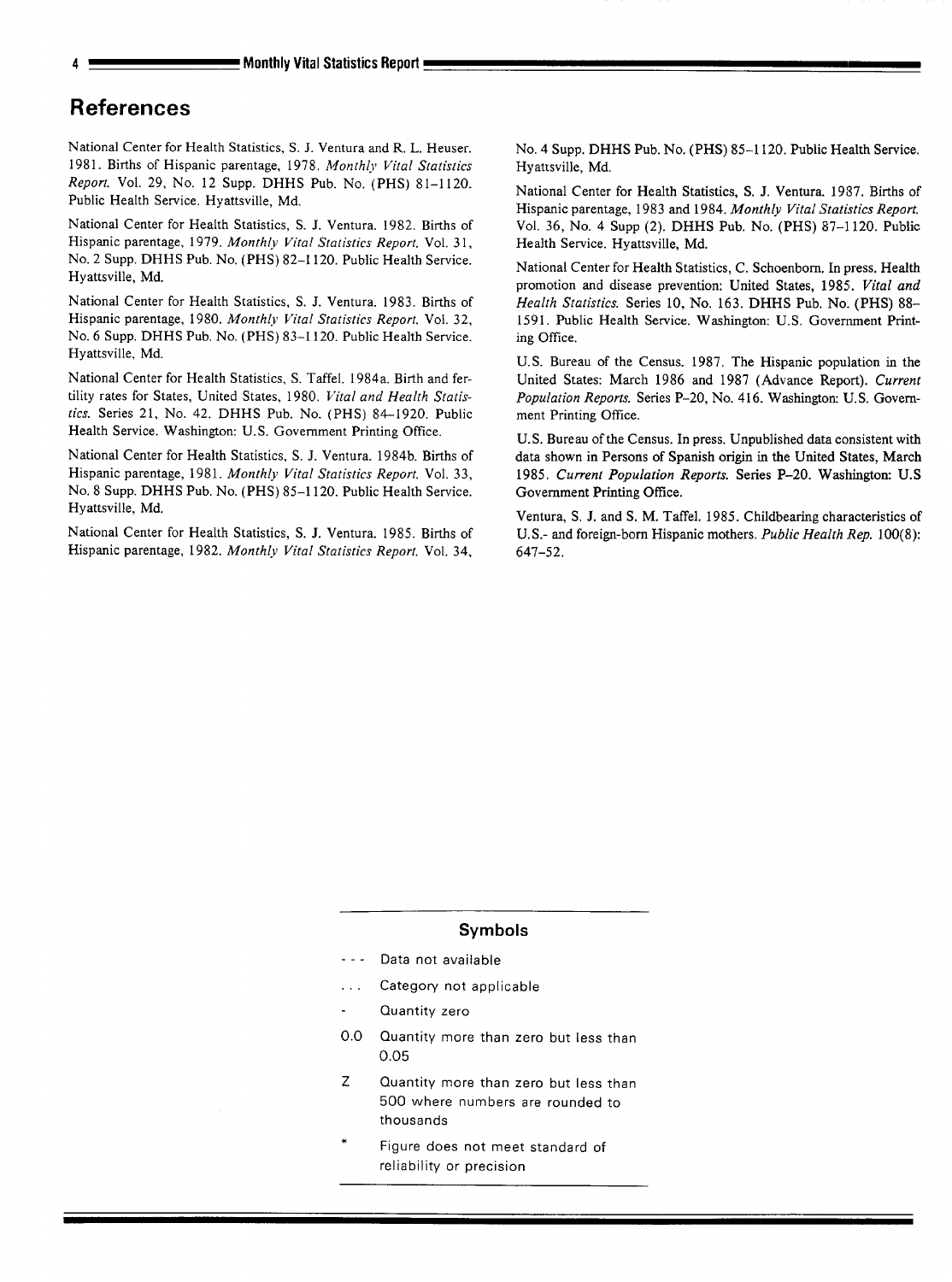Table 1. Live births by Hispanic origin of mother and by race of child for mothers of non-Hispanic origin: Total of 23 reporting States and the District of Columbia and each State, 1985

|                                         | Origin of mother |         |         |                 |                |                                  |                                  |           |           |         |               |  |  |  |
|-----------------------------------------|------------------|---------|---------|-----------------|----------------|----------------------------------|----------------------------------|-----------|-----------|---------|---------------|--|--|--|
| State                                   |                  |         |         |                 | Hispanic       | Non-Hispanic                     |                                  |           |           |         |               |  |  |  |
|                                         | All<br>origins   | Total   | Mexican | Puerto<br>Rican | Cuban          | Central<br>and South<br>American | Other and<br>unknown<br>Hispanic | Total     | White     | Black   | Not<br>stated |  |  |  |
| All reporting                           |                  |         |         |                 |                |                                  |                                  |           |           |         |               |  |  |  |
| States                                  | 2,298,287        | 372,814 | 242,976 | 35,147          | 10,024         | 40,985                           | 43,682                           | 1,841.641 | 1,384,671 | 350,108 | 83,832        |  |  |  |
| Arizona.                                | 59,348           | 13,423  | 12,641  | 89              | 17             | 87                               | 589                              | 45,469    | 36,578    | 2,400   | 456           |  |  |  |
| Arkansas                                | 35,221           | 174     | 121     | 7               | 5              | 5                                | 36                               | 34,608    | 26.091    | 8.189   | 439           |  |  |  |
| California                              | 470,951          | 149,184 | 117,764 | 1,638           | 856            | 16,760                           | 12,166                           | 317,553   | 223,782   | 43,810  | 4,214         |  |  |  |
| Colorado<br>$\sim$ $\sim$ $\sim$ $\sim$ | 55,123           | 7,486   | 2,654   | 72              | 12             | 80                               | 4,668                            | 44.965    | 40,654    | 2,628   | 2,672         |  |  |  |
| District of                             |                  |         |         |                 |                |                                  |                                  |           |           |         |               |  |  |  |
| Columbia                                | 9,870            | 500     | 186     | 8               |                | 261                              | 45                               | 7,975     | 1,124     | 6,760   | 1.395         |  |  |  |
| Florida                                 | 163,816          | 17,090  | 2,269   | 1,883           | 6.646          | 2,466                            | 3,826                            | 144,505   | 103,993   | 38,541  | 2,221         |  |  |  |
| Georgia                                 | 96,340           | 837     | 277     | 160             | 68             | 146                              | 186                              | 93,872    | 60.109    | 32,647  | 1,631         |  |  |  |
| Hawaii                                  | 18,307           | 1,690   | 247     | 534             | 18             | 48                               | 843                              | 16,592    | 4,211     | 846     | 25            |  |  |  |
| Illinois                                | 180.737          | 16,779  | 9.832   | 2.498           | 250            | 942                              | 3,257                            | 159,615   | 118,431   | 37.906  | 4,343         |  |  |  |
| Indiana                                 | 80,946           | 1,288   | 893     | 152             | 20             | 55                               | 168                              | 76,295    | 67,276    | 8,368   | 3,363         |  |  |  |
| Kansas                                  | 39,679           | 1,297   | 986     | 71              | 14             | 46                               | 180                              | 34,791    | 30,700    | 3.008   | 3,591         |  |  |  |
| Maine                                   | 16,903           | 116     | 22      | 7               | 38             | 10                               | 39                               | 15,828    | 15,557    | 65      | 959           |  |  |  |
| Mississippi                             | 43,449           | 134     | 39      | 11              | 6              | 20                               | 58                               | 42.736    | 22,337    | 19,942  | 579           |  |  |  |
| Nebraska                                | 25,551           | 563     | 497     | 9               | 3              | 11                               | 43                               | 23,808    | 21,995    | 1,334   | 1,180         |  |  |  |
| Nevada                                  | 15,325           | 1,345   | 808     | 20              | 21             | 57                               | 439                              | 11,756    | 9,881     | 794     | 2,224         |  |  |  |
| New Jersey                              | 105,566          | 11,836  | 267     | 6,294           | 1.058          | 2,928                            | 1,289                            | 83,405    | 61,607    | 18,947  | 10,325        |  |  |  |
| New Mexico                              | 27,757           | 11,279  | 1,983   | 40              | 13             | 28                               | 9,215                            | 16,458    | 11,770    | 623     | 20            |  |  |  |
| New York                                | 259,465          | 38,577  | 1,060   | 20,268          | 677            | 13,429                           | 3,143                            | 203,198   | 147,251   | 47,874  | 17,690        |  |  |  |
| North Dakota                            | 11.721           | 86      | 47      | 6               |                | 7                                | 26                               | 11,111    | 10.031    | 137     | 524           |  |  |  |
| Ohio                                    | 160,474          | 1.956   | 794     | 622             | 45             | 111                              | 384                              | 151,236   | 127,157   | 22,389  | 7,282         |  |  |  |
| Tennessee                               | 66,757           | 248     | 71      | 19              | 9              | 26                               | 123                              | 50,322    | 38,057    | 11,816  | 16,187        |  |  |  |
| Texas                                   | 308,164          | 94.888  | 88,335  | 686             | 232            | 3,418                            | 2,217                            | 211,985   | 164,832   | 40,734  | 1,291         |  |  |  |
| Utah                                    | 37,451           | 1,515   | 883     | 43              | 14             | 36                               | 539                              | 35,500    | 33,666    | 266     | 436           |  |  |  |
| Wyoming                                 | 9.366            | 523     | 300     | 10              | $\overline{2}$ | 8                                | 203                              | 8,058     | 7,581     | 84      | 785           |  |  |  |

 $<sup>1</sup>$  Includes races other than white and black,</sup>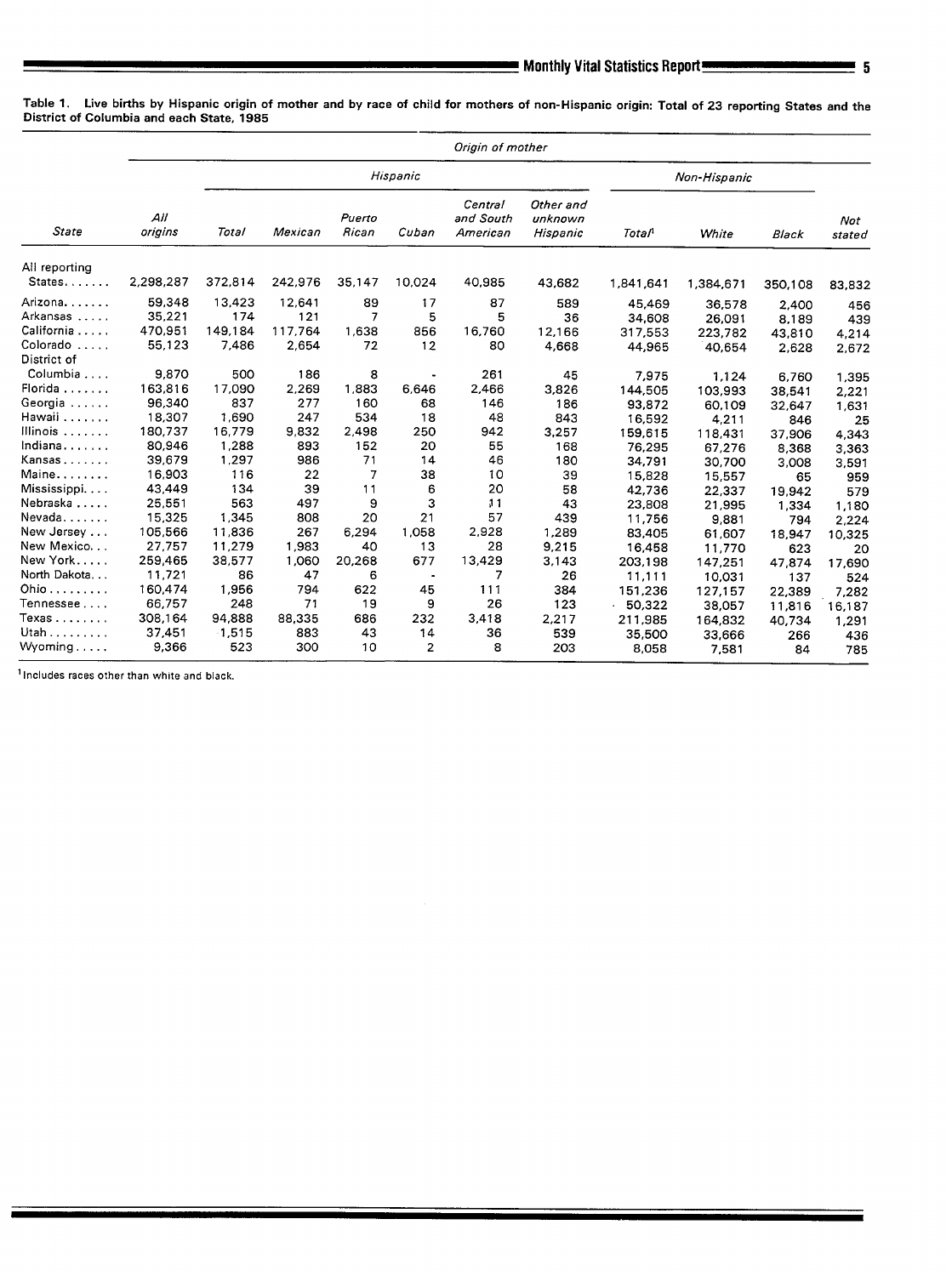|                                                                          | Origin of mother              |                            |                          |                       |                     |                                  |                                  |                      |                 |  |  |
|--------------------------------------------------------------------------|-------------------------------|----------------------------|--------------------------|-----------------------|---------------------|----------------------------------|----------------------------------|----------------------|-----------------|--|--|
|                                                                          |                               |                            |                          |                       |                     |                                  |                                  |                      |                 |  |  |
| Origin of father                                                         | All<br>origins                | Total<br>Mexican           |                          | Puerto<br>Rican       | Cuban               | Central<br>and South<br>American | Other and<br>unknown<br>Hispanic | Non-<br>Hispanic     | Not<br>stated   |  |  |
| All origins                                                              | 2,298,287                     | 372,814                    | 242,976                  | 35,147                | 10.024              | 40,985                           | 43,682                           | 1,841,641            | 83,832          |  |  |
| Hispanic<br>Mexican                                                      | 342,186<br>229,727            | 289.146<br>200.644         | 199.079<br>192.257       | 24.394<br>968         | 7.383<br>260        | 32.170<br>3,765                  | 26.120<br>3,394                  | 52.046<br>28,679     | 994<br>404      |  |  |
| Puerto Rican.                                                            | 30,581<br>10,888              | 24,279<br>8,383            | 1,272<br>510             | 20,640<br>583         | 314<br>6.056        | 1,365<br>836                     | 688<br>398                       | 6.035<br>2.466       | 267<br>39       |  |  |
| Central and South American<br>Other and unknown Hispanic<br>Non-Hispanic | 35,722<br>35,268<br>1.627.015 | 31.849<br>23,991<br>46.323 | 3.290<br>1,750<br>22.903 | 1.741<br>462<br>4,331 | 523<br>230<br>1.749 | 25.865<br>339<br>4,485           | 430<br>21,210                    | 3.776<br>11.090      | 97<br>187       |  |  |
| Not stated                                                               | 329.086                       | 37.345                     | 20.994                   | 6.422                 | 892                 | 4,330                            | 12,855<br>4,707                  | 1,575,425<br>214,170 | 5.267<br>77.571 |  |  |

<u>e de la construcción de la construcción de la construcción de la construcción de la construcción de la constru</u>

 $\mathbb{R}^2$ 

Table 2. Live births by Hispanic origin of mother and father: Total of 23 reporting States and the District of Columbia, 1985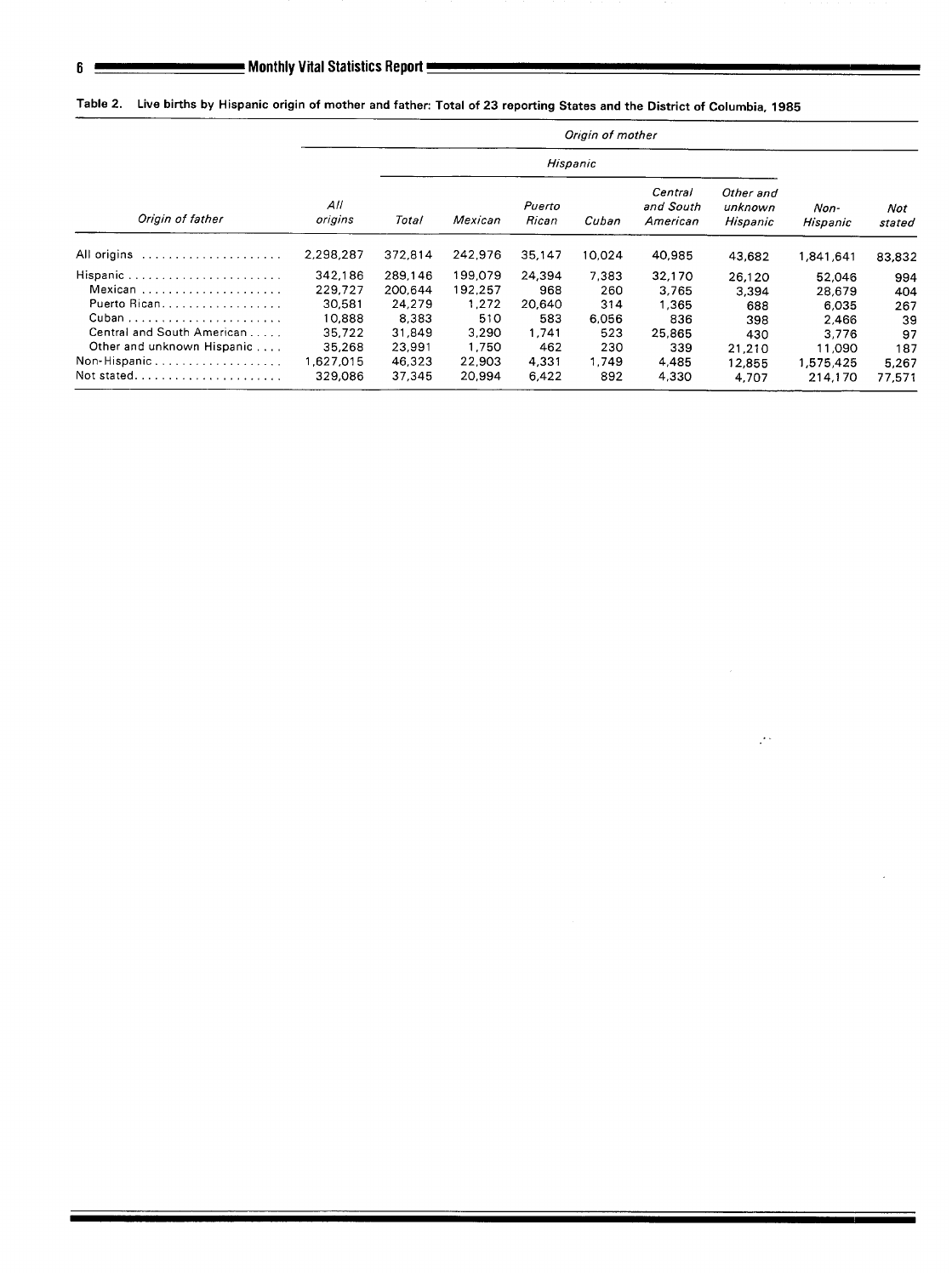$\bar{\mathbf{r}}$ 

Table 3. Number of live births and percent distribution by race of child, according to Hispenic origin of mothec Total of 23 reporting States and the District of Columbia, 1985

|                   | Origin of mother                |                            |                           |                        |                    |                                                                      |                          |                                 |                           |  |  |  |
|-------------------|---------------------------------|----------------------------|---------------------------|------------------------|--------------------|----------------------------------------------------------------------|--------------------------|---------------------------------|---------------------------|--|--|--|
|                   |                                 |                            |                           |                        |                    |                                                                      |                          |                                 |                           |  |  |  |
| Race of child     | All<br>origins                  | Total                      | Mexican                   | Puerto<br>Rican        | Cuban              | Central<br>Other and<br>and South<br>unknown<br>American<br>Hispanic |                          | Non-<br>Hispanic                | Not<br>stated             |  |  |  |
|                   |                                 |                            |                           |                        | Number             |                                                                      |                          |                                 |                           |  |  |  |
| All races         | 2,298,287                       | 372.814                    | 242,976                   | 35,147                 | 10,024             | 40,985                                                               | 43,682                   | 1,841,641                       | 83,832                    |  |  |  |
| White<br>$Black,$ | 1,808,679<br>374,135<br>115,473 | 355,493<br>11.114<br>6,207 | 238,030<br>2,227<br>2,719 | 31,700<br>2,752<br>695 | 9,608<br>351<br>65 | 35,736<br>4,505<br>744                                               | 40,419<br>1,279<br>1.984 | 1,384,671<br>350,108<br>106,862 | 68,515<br>12,913<br>2,404 |  |  |  |
|                   | Percent distribution            |                            |                           |                        |                    |                                                                      |                          |                                 |                           |  |  |  |
|                   | 100.0                           | 100.0                      | 100.0                     | 100.0                  | 100.0              | 100.0                                                                | 100.0                    | 100.0                           | 100.0                     |  |  |  |
| White<br>$Black,$ | 78.7<br>16.3<br>5.0             | 95.4<br>3.0<br>1.7         | 98.0<br>0.9<br>1.1        | 90.2<br>7.8<br>2.0     | 95.8<br>3.5<br>0.6 | 87.2<br>11.0<br>1.8                                                  | 92.5<br>2.9<br>4.5       | 75.2<br>19.0<br>5.8             | 81.7<br>15.4<br>2.9       |  |  |  |

 $\mathcal{C}$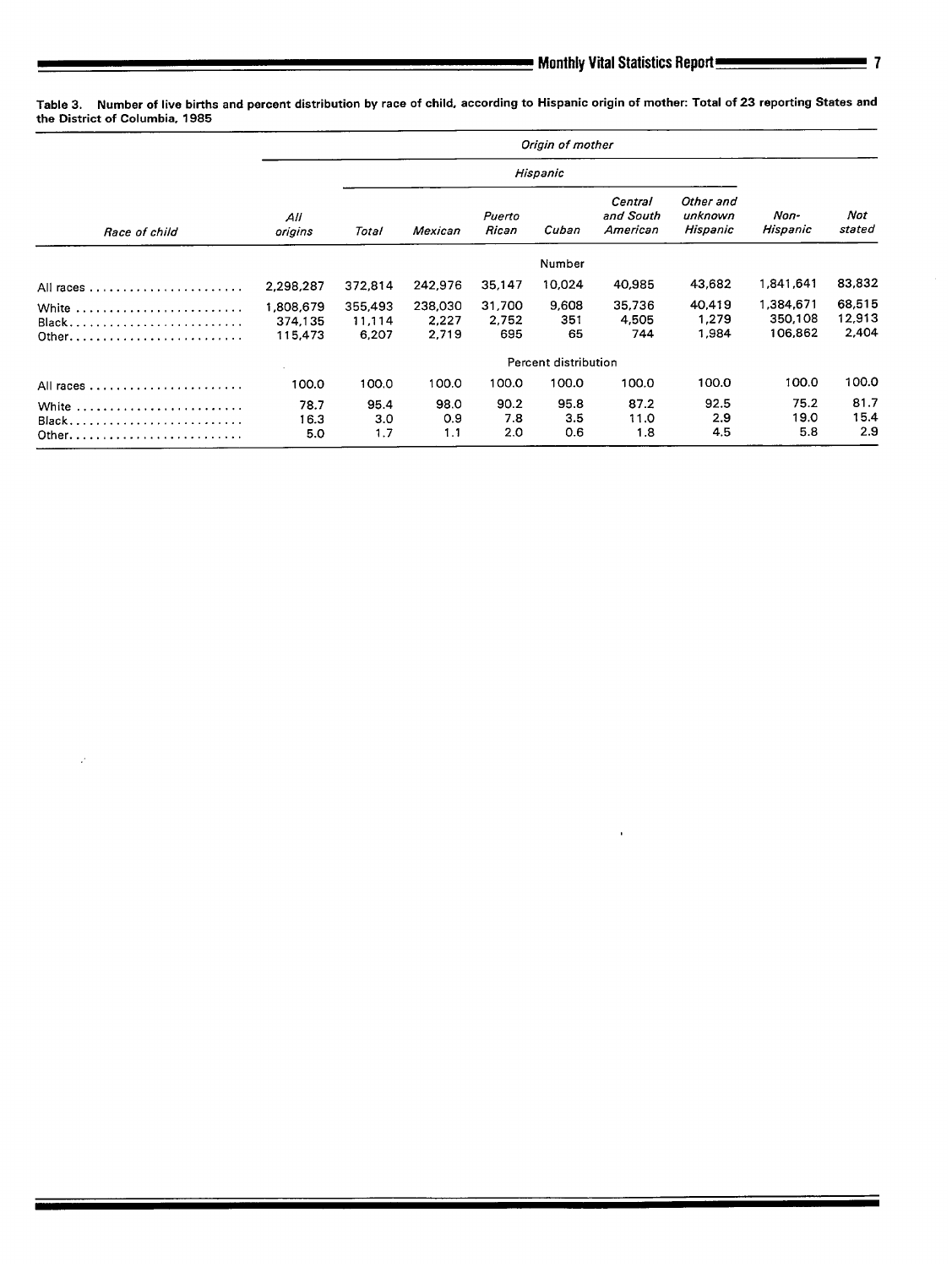#### Table 4. Birth and fertility rates, by Hispanic origin of mother: Total of 11 States, 1985

|                                            | Origin of mother |              |              |                 |              |                                |                               |  |  |  |
|--------------------------------------------|------------------|--------------|--------------|-----------------|--------------|--------------------------------|-------------------------------|--|--|--|
|                                            |                  |              |              | Hispanic        |              |                                |                               |  |  |  |
| Measure                                    | All<br>origins   | Total        | Mexican      | Puerto<br>Rican | Cuban        | Other<br>Hispanic <sup>1</sup> | Non-<br>Hispanic <sup>2</sup> |  |  |  |
| Birth rate <sup>3</sup><br>Fertility rate4 | 16.5<br>68.8     | 23.3<br>94.0 | 23.8<br>98.5 | 18.2<br>66.5    | 10.5<br>51.2 | 29.8<br>109.0                  | 15.4<br>64.6                  |  |  |  |

**'Includes Central and South American and other and unknown H!sparvc orlgln.** 

**'Includes ortgln not stated, 3Rate per 1,000 total population. 4Rate per 1,000 women aged 15–44 years.** 

NOTE: The 11 States are Arizona, California, Colorado, Florida, Illinois, Indiana, New Jersey, New Mexico, New York, Ohio, and Texas.

#### Table 5. Live births by age and Hispanic origin of mother and by race of child for mothers of non-Hispanic origin: Total of 23 reporting States **and the District of Columbia, 1985**

|                      |                             | Origin of mother |         |                 |              |                                  |                                  |                    |           |         |  |  |  |  |
|----------------------|-----------------------------|------------------|---------|-----------------|--------------|----------------------------------|----------------------------------|--------------------|-----------|---------|--|--|--|--|
|                      |                             |                  |         | Hispanic        | Non-Hispanic |                                  |                                  |                    |           |         |  |  |  |  |
| Age of mother        | All<br>origins <sup>1</sup> | Total            | Mexican | Puerto<br>Rican | Cuban        | Central<br>and South<br>American | Other and<br>unknown<br>Hispanic | Total <sup>2</sup> | White     | Black   |  |  |  |  |
| All ages             | 2,298,287                   | 372,814          | 242,976 | 35,147          | 10,024       | 40,985                           | 43.682                           | 1,841,641          | 1,384,671 | 350,108 |  |  |  |  |
| Under 15 years       | 6,391                       | 1,250            | 885     | 162             | 14           | 52                               | 137                              | 4,933              | 1,414     | 3,397   |  |  |  |  |
| $15-19$ years        | 288,089                     | 60.262           | 41.589  | 7,186           | 693          | 3,294                            | 7,500                            | 217,799            | 132,510   | 77,548  |  |  |  |  |
| $15$ years. $\ldots$ | 15,701                      | 3,401            | 2,413   | 439             | 26           | 111                              | 412                              | 11,757             | 5,012     | 6,367   |  |  |  |  |
| $16$ years.          | 33,416                      | 7.376            | 5.121   | 898             | 69           | 284                              | 1,004                            | 24,884             | 13,099    | 11,006  |  |  |  |  |
| $17$ years.          | 55,097                      | 11,948           | 8.316   | 1,486           | 111          | 529                              | 1.506                            | 41,283             | 24,243    | 15,640  |  |  |  |  |
| 18 years. $\ldots$ . | 79,361                      | 16,621           | 11.498  | 1,905           | 197          | 924                              | 2,097                            | 59,944             | 37,240    | 20,367  |  |  |  |  |
| $19$ years.          | 104,514                     | 20.916           | 14,241  | 2,458           | 290          | 1,446                            | 2,481                            | 79.931             | 52,916    | 24,168  |  |  |  |  |
| 20-24 years          | 696,527                     | 124,590          | 82,144  | 12,425          | 3,314        | 11,974                           | 14.733                           | 547,907            | 404.385   | 119,143 |  |  |  |  |
| 25-29 years          | 726,444                     | 103,815          | 66,218  | 8,761           | 3.349        | 13,385                           | 12.102                           | 596,526            | 473,864   | 87.371  |  |  |  |  |
| $30-34$ years        | 425.504                     | 56.842           | 35,612  | 4,524           | 1,911        | 8,350                            | 6.445                            | 351,695            | 279,565   | 44,911  |  |  |  |  |
| $35-39$ years        | 135,929                     | 21,788           | 13.643  | 1,776           | 616          | 3,361                            | 2.392                            | 108,410            | 82,737    | 15,256  |  |  |  |  |
| 40-44 years          | 18,644                      | 4,088            | 2.765   | 298             | 118          | 547                              | 360                              | 13,819             | 9,890     | 2,365   |  |  |  |  |
| 45-49 years          | 759                         | 179              | 120     | 15              | 9            | 22                               | 13                               | 552                | 306       | 117     |  |  |  |  |

**'Includes orlgln not stated.** 

**21ncludes races other than whlre and black**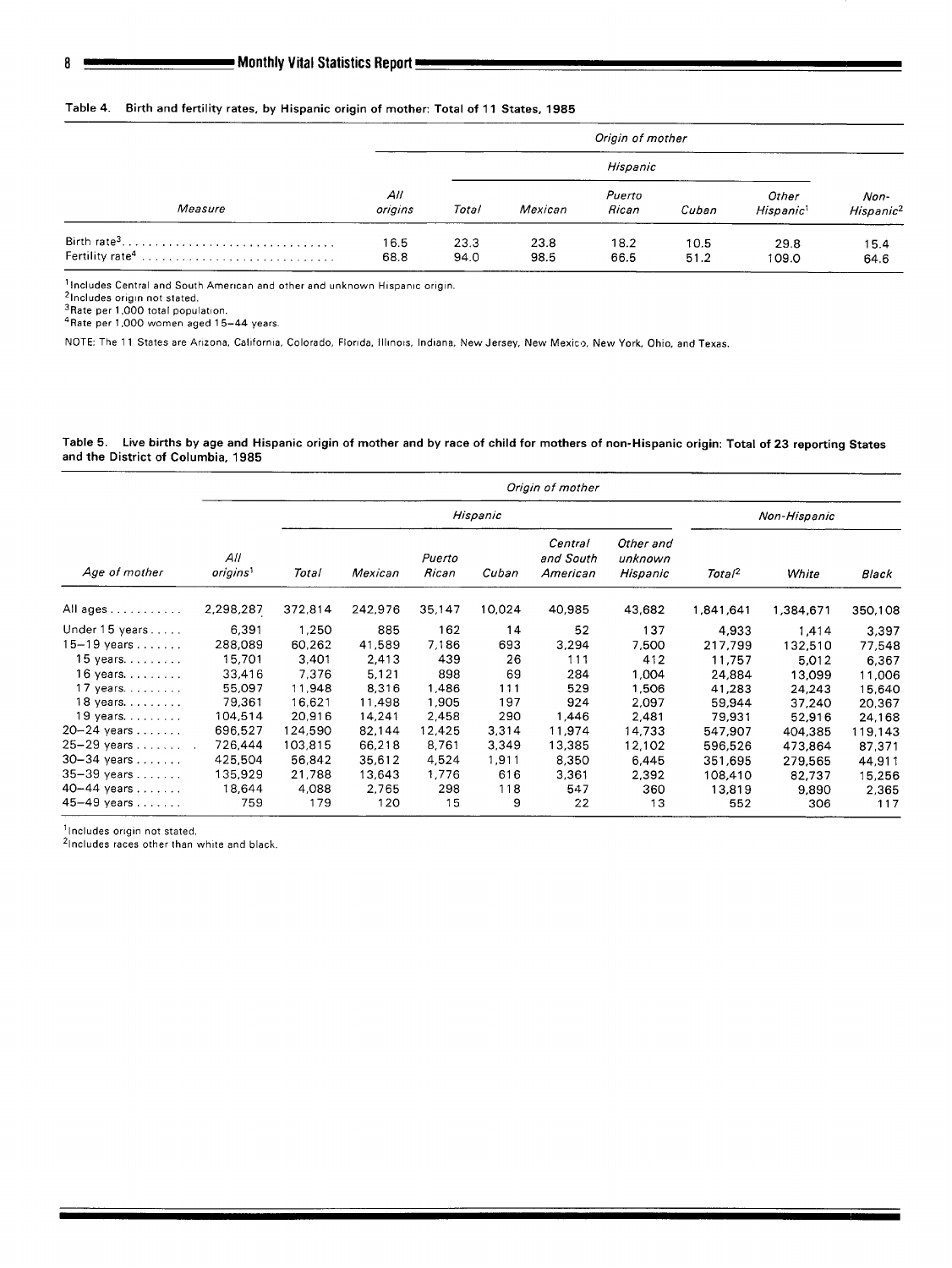**Table 6. Percent of births with selected characteristics, by Hispanic origin of mother and by race of child for mothers of non-Hispanic origin: Total of 23 reporting States and the District of Columbia, 1985** 

|                                         |                             |       |         |                 |       | Origin of mother                 |                                  |                    |       |       |
|-----------------------------------------|-----------------------------|-------|---------|-----------------|-------|----------------------------------|----------------------------------|--------------------|-------|-------|
|                                         |                             |       |         | Non-Hispanic    |       |                                  |                                  |                    |       |       |
| Characteristic                          | All<br>origins <sup>1</sup> | Total | Mexican | Puerto<br>Rican | Cuban | Central<br>and South<br>American | Other and<br>unknown<br>Hispanic | Total <sup>2</sup> | White | Black |
|                                         | 41.4                        | 36.2  | 33.8    | 40.6            | 45.4  | 40.0                             | 40.6                             | 42.3               | 43.2  | 39.3  |
| Fourth and higher order births.         | 10.1                        | 15.8  | 18.4    | 11.9            | 5.5   | 11.0                             | 11.2                             | 9.1                | 7.5   | 14.1  |
| Births to unmarried mothers             | 22.9                        | 29.5  | 25.7    | 51.1            | 16.1  | 34.9                             | 31.1                             | 21.6               | 12.1  | 61.0  |
| Mothers completing 12 years or more     |                             |       |         |                 |       |                                  |                                  |                    |       |       |
|                                         | 78.5                        | 55.5  | 41.0    | 53.4            | 78.9  | 63.0                             | 63.5                             | 80.6               | 84.3  | 66.9  |
| Mothers born in United States           | 84.0                        | 45.4  | 47.3    | 51.1            | 11.7  | 2.5                              | 78.6                             | 91.4               | 95.4  | 92.0  |
| Prenatal care:                          |                             |       |         |                 |       |                                  |                                  |                    |       |       |
| Beginning in 1st trimester              | 74.5                        | 61.2  | 60.0    | 58.3            | 82.5  | 60.6                             | 65.8                             | 77.1               | 81.5  | 60.5  |
| Beginning in 3d trimester or no care    | 6.6                         | 12.4  | 12.9    | 15.5            | 3.7   | 12.5                             | 9.4                              | 5.4                | 4.0   | 10.7  |
| Births of low birth weight <sup>4</sup> | 6.8                         | 6,2   | 5.8     | 8.7             | 6.0   | 5.7                              | 6.8                              | 6.9                | 5.6   | 12.4  |
| Born prior to 37 weeks of gestation     | 10.0                        | 10.8  | 10.8    | 12.6            | 9.0   | 10.1                             | 10.1                             | 9.8                | 7.9   | 17.3  |
| 1-minute Apgar scores less than $7^5$   | 9.4                         | 8.3   | 8.6     | 7.7             | 6.3   | 7.2                              | 10.1                             | 9.5                | 8.9   | 11.9  |
| 5-minute Apgar scores less than $7^5$   | 1.8                         | 1.6   | 1.7     | 1.7             | 1.3   | 1.5                              | 1.6                              | 1.8                | 1.5   | 3.1   |

.-

<sup>1</sup> Includes origin not stated.

**21ncludes races other than white and black.** 

**3Excludes data for Callfom!a and Texas, wh!ch d!d not report educational attainment.** 

\*Birth weight of less than 2,500 grams (5 lb. 8 oz.).<br><sup>5</sup>Excludes data for California and Texas, which did not report 1- and 5-minute Apgar scor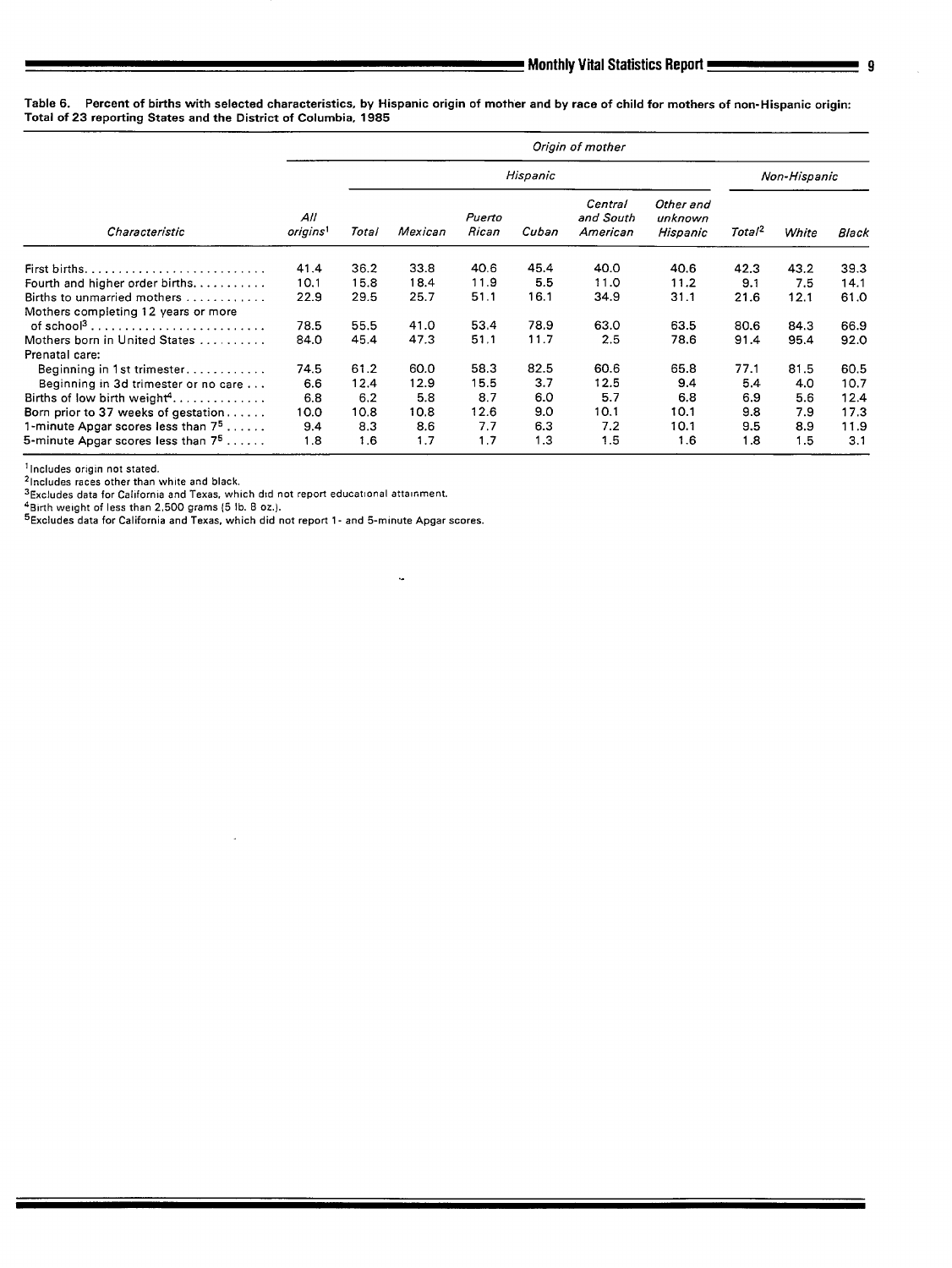Table 7. Percent of births to teenage mothers and to mothers aged 20 years and over, by selected characteristics, Hispanic origin of mother **and by race of child for mothers of non-Hispanic origin: Total of 23 reporting States and the District of Columbia, 1985** 

|                                                                    | Origin of mother            |       |          |                 |       |                                  |                                  |                    |       |              |  |  |
|--------------------------------------------------------------------|-----------------------------|-------|----------|-----------------|-------|----------------------------------|----------------------------------|--------------------|-------|--------------|--|--|
|                                                                    | $\epsilon_{\rm r}$          |       | Hispanic |                 |       |                                  |                                  |                    |       | Non-Hispanic |  |  |
| Age of mother and characteristic                                   | AII<br>origins <sup>1</sup> | Total | Mexican  | Puerto<br>Rican | Cuban | Central<br>and South<br>American | Other and<br>unknown<br>Hispanic | Total <sup>2</sup> | White | Black        |  |  |
| Under 20 years of age                                              |                             |       |          |                 |       |                                  |                                  |                    |       |              |  |  |
| Births to unmarried mothers<br>Mothers completing 12 years or more | 58.5                        | 51.9  | 45.8     | 73.9            | 37.2  | 59.1                             | 62.5                             | 60.4               | 42.5  | 90.2         |  |  |
| of school <sup>3</sup>                                             | 37.3                        | 26.5  | 22.3     | 24.7            | 34.3  | 35.6                             | 30.7                             | 38.6               | 40.6  | 35.4         |  |  |
| Mothers born in United States<br>Prenatal care:                    | .                           | 61.7  | 60.6     | 65.4            | 33.8  | 7.6                              | 90.2                             | - - -              | .     |              |  |  |
| Beginning in 1st trimester                                         | 51.8                        | 47.1  | 47.3     | 45.4            | 61.5  | 46.3                             | 46.5                             | 53.0               | 57.7  | 45.5         |  |  |
| Beginning in 3d trimester or no care                               | 13.4                        | 17.8  | 17.7     | 21.4            | 6.7   | 18.9                             | 15.9                             | 12.2               | 10.2  | 15.4         |  |  |
| Births of low birth weight <sup>4</sup>                            | 9.3                         | 7.6   | 7.2      | 9.5             | 6.9   | 7.0                              | 8.6                              | 9.7                | 7.7   | 13.3         |  |  |
| 20 years of age and over                                           |                             |       |          |                 |       |                                  |                                  |                    |       |              |  |  |
| Births to unmarried mothers<br>Mothers completing 12 years or more | 17.7                        | 25.1  | 21.5     | 45.1            | 14.5  | 32.8                             | 24.4                             | 16.3               | 8.9   | 52.3         |  |  |
| of school <sup>3</sup>                                             | 84.5                        | 61.1  | 45.0     | 61.2            | 82.4  | 64.9                             | 70.5                             | 86.6               | 89.1  | 76.8         |  |  |
| Mothers born in United States<br>Prenatal care:                    | $  -$                       | 42.2  | 44.4     | 47.3            | 10.0  | 2.0                              | 76.2                             | $  -$              |       |              |  |  |
| Beginning in 1st trimester                                         | 77.8                        | 64.0  | 62.7     | 61.7            | 84.1  | 61.8                             | 69.8                             | 80.4               | 84.1  | 65.0         |  |  |
| Beginning in 3d trimester or no care                               | 5.6                         | 11.4  | 11.9     | 13.9            | 3.5   | 11.9                             | 8.1                              | 4.5                | 3.3   | 9.3          |  |  |
|                                                                    | 6.5                         | 5.9   | 5.5      | 8.5             | 6.0   | 5.6                              | 6.5                              | 6.5                | 5.4   | 12.1         |  |  |

<sup>1</sup> Includes origin not stated.

<sup>2</sup>Includes races other than white and black.

 $35x$ cludes data for California and Texas, which did not report educational attainment,

4Birth weight of less than 2,500 grams (5 lb. 8 oz.).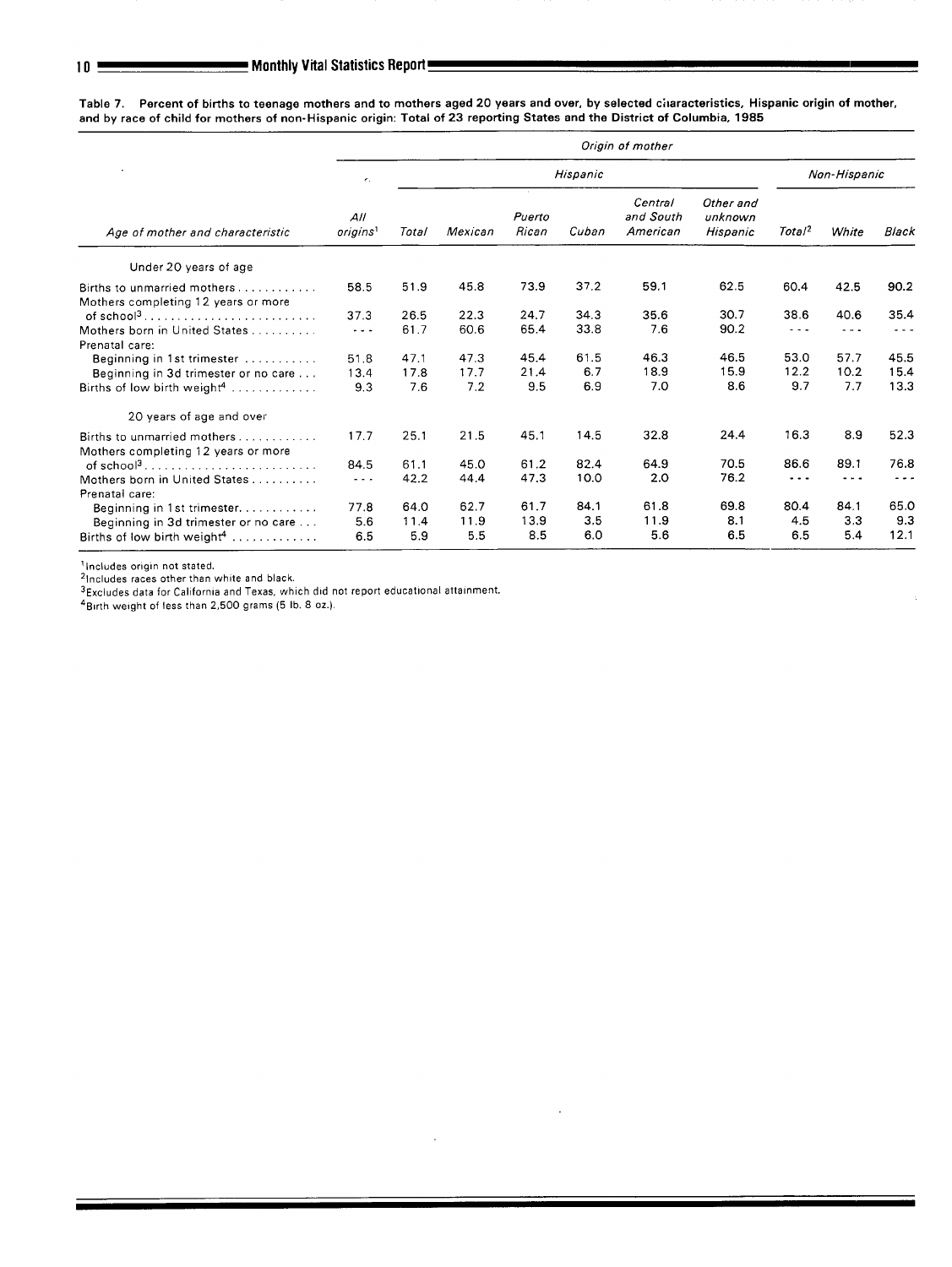## **Technical notes**

#### Sources of data

Concurrent with the 1978 revision of the U.S. Standard Certificate of Live Birth, the National Center for Health Statistics recommended that States add items to identify the Hispanic or ethnic origin of the newborn's mother and father. In 1985, 23 States and the District of Columbia included questions on origin, selecting one of two basic formats. The first format was an open-ended item to obtain the specific origin or descent of each parent (for example, Italian, Mexican, German, Puerto Rican, English, or Cuban). The second format was directed toward the Hispanic population and asked whether the mother and father were of Spanish origin. If so, the specific origin, such as Mexican, Puerto Rican, or Cuban, was to be indicated.

Birth data shown in this report are based on 100 percent of the births occurring in the 23 reporting States and the District of Columbia. The data shown in the tables are for births to all residents of the reporting area, regardless of where the births occurred. Births occurring in nonreporting States to residents of the reporting area are included in the "not stated" origin category.

#### Racial classification

Racial designation in this report is that of the child, which is determined from the race of the parents as entered on the birth certificate. When the parents are of different races and one parent is whhe, the child is assigned the other parent's race. When the parents are of different races and neither parent is white, the child is assigned the father's race with one exception-if the mother is Hawaiian or part-Hawaiian, the child is considered Hawaiian. When race is missing on the certificate for one parent, the child is assigned the race of the other parent. When race is not reported for either parent, the child is assigned the race of the child on the immediately preceding record.

#### Population denominators

Birth and fertility rates for 1985 are based on estimates of the Hispanic population from the Current Population Survey

(CPS). The populations used to compute the rates in this report for 1985 were derived by averaging the CPS estimates for 1984 and 1986 because estimates of the Hispanic population for selected States and subgroups for 1985 are believed questionable. Beginning **with** 1986, the CPS figures include estimates of undocumented immigrants (U.S. Bureau of the Census, 1987). The effect of this change maybe to reduce the levels of the birth and fertility rates by about 1 percent.

Population estimates were provided for 11 States, including Arizona, California, Colorado, Florida, Illinois, Indiana, New Jersey, New Mexico, New York, Ohio, and Texas. These estimates were controlled to postcensal independent estimates of the Hispanic population by age and sex for the United States, based on 1980 census data. The population data are based on small samples and may, therefore, be subject to sub stantial sampling error. Information on the derivation of these estimates and the sampling error is presented in two U.S. Bureau of the Census reports ( 1987, in press).

#### Computation of rates

In computing birth and fertility rates for this report, births with not-stated origin of mother are included with non-Hispanic births rather than being distributed. Thus, rates for the Hispanic population are underestimates of the true rates to the extent that the births with not-stated origin of mother for the 1l-State area (2.9 percent) are actually to Hispanic mothers. The population with not-stated origin has been imputed. The effect on the rates is believed to be small.

#### Computation of percents and percent distributions

Births with unknown live-birth order, nativity of mother, educational attainment of mother, month of pregnancy in which prenatal care began, birth weight, period of gestation, and 1 and 5-minute Apgar scores were subtracted from total births before percents and percent distributions were computed.